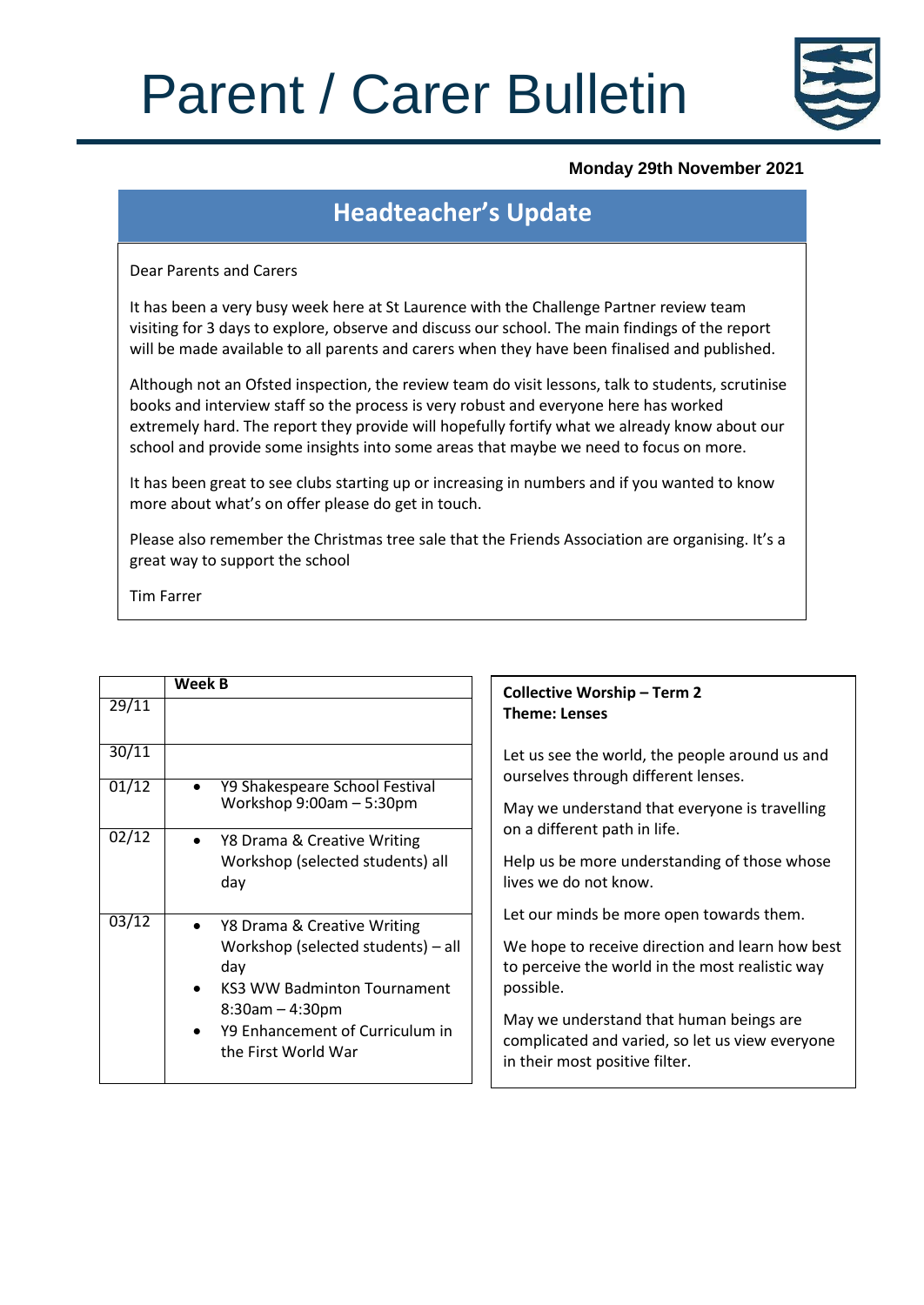#### St. Laurence School – Sustainable Transport Survey 2021-22

We held our annual Sustainable Transport survey in both Tutorial and Briefing recently which covered sustainability in general, as well as specifically how we all get to school.

This tied in with the COP26 in Glasgow and the high profile that event had in the students minds that fortnight.

Over the last 2 years, we have had lockdowns and absence from school - but also with the opportunity to get outdoors and exercise more.

We have had time to think - about a different and better future. Families situations have changed - where they live and work and how they travel.

All of this was set against a backdrop of a major shift in our knowledge and appreciation of the importance of the climate crisis, as well as ever greater understanding of mental health.

And of course, we have new year groups in St. Laurence School who have been travelling to their new school for the first time – welcome!

The results were:

|                            | %              |
|----------------------------|----------------|
| Walk                       | 49             |
| Cycle                      |                |
| Car Share                  | 10             |
| Bus                        | 19             |
| Train                      | $\overline{2}$ |
| Scooter                    | ∩              |
| 1 student, 1 car, 1 parent | 18             |

We consider the top six to be Sustainable Transport and, ideally, we'd get to a situation where this was 100%. You will be aware of the great benefits to the students physical and mental health by using some form of Active Travel or Sustainable Transport – as well as the benefits to the environment.

The results leave 2 basic messages; that, as a community we have made very little change to our habits, in the last 4 years, however, most of the students are able to use Active Travel & Sustainable Transport to get to their school, and that is something we are proud of and can build on.

There will be further initiatives and competitions throughout the year to encourage this healthy lifestyle – look out for these events in the bulletins and in Connect.

If we can just also take this time to remind you that currently masks are required, unless exempt, on buses and remain so until at least Christmas.

Please also note that when collecting students at the end of the day, please be aware of the volume of students leaving at this time and drive with caution and remember there are specific areas where you are able to stop and wait.

If you have any queries or suggestions then please do email me at [matcro@st-laurence.com](mailto:matcro@st-laurence.com) Best regards,

#### Matthew Croft - Sustainable Transport Coordinator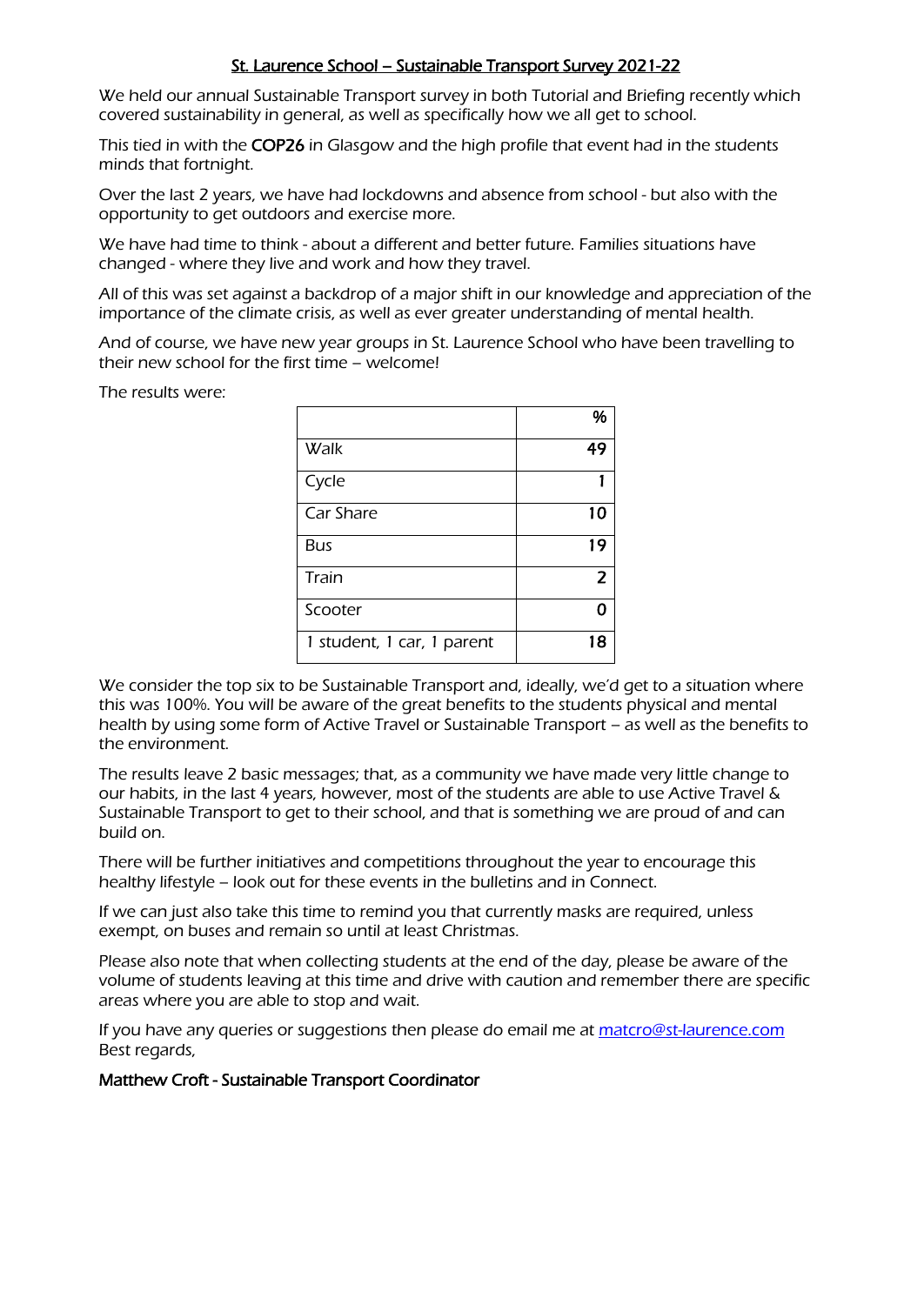#### **From Mrs Nash – Head of Drama**

#### **Junior Production – Matilda**

Auditions for the junior production of MATILDA will take place on **Friday 3rd December** from 3.15-4.30 in the Wiltshire Music Centre.

Information and audition pieces can be found on Class Charts. These will need to be printed out and lines learnt in preparation.

The date of the production is **23rd March 2022** and students will be expected to attend rehearsals after Christmas on Wednesdays and Fridays after school.

The production is open to all pupils in Years 7 & 8 (acting/dancing roles). Year 9 will be involved with the music and will be contacted separately.

If anyone needs a hard copy of the script, please ask students to see Mrs Nash or Mrs Warren.

#### **Shakespeare Schools Festival**

Letters regarding the whole day workshop for the Year 9 cast of A Midsummer Night's Dream have been emailed home.

This takes place on Wednesday 1st December and a reply slip needs to be returned by Monday 29th November.

Please check junk mailboxes and contact Mrs Warren if you have not received this letter.

Mrs Nash



#### **From Mrs Howsam – Teacher of Girl's PE/Outdoor Education Coordinator**

#### **Year 9 Black Rock Residential, June 2022**

A reminder that in order to secure your son/daughter's place on this trip the deposit is due by:

#### **Friday 3rd December 2021**

Thank you to those parents/carers who have already paid deposits.

Mrs Howsam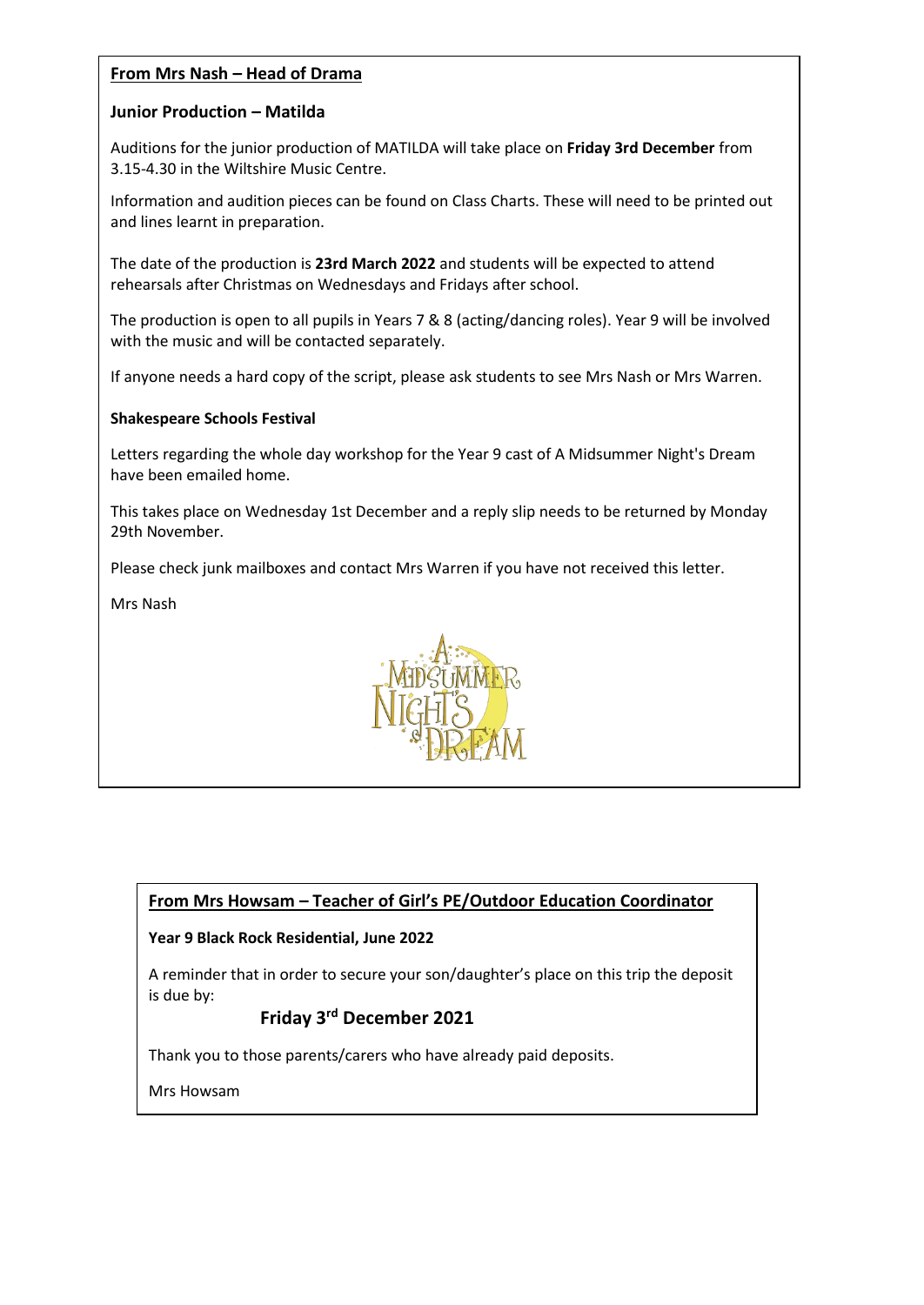#### **From the School Council**

#### **Can Appeal**

Thank you to everyone who contributed to our Can Appeal.

In all, an amazing three supermarket trolleys full of cans were donated.

Cans will be delivered to the Hub in Bradford on Avon next week for distribution to families in need, where they will be gratefully received. Thank you again for your donations to this worthy charity.

The winning tutor group will be announced in the end of term assembly.

#### **Christmas Box Appeal**

We are now collecting for our Christmas Box Appeal.

If you have any suitable Christmas Box gifts please send them into school next week.

Your thoughtful donations will benefit young children who may not otherwise get gifts at Christmas.

Thank you to the local branches of The Samaritans, who will be delivering your gifts.

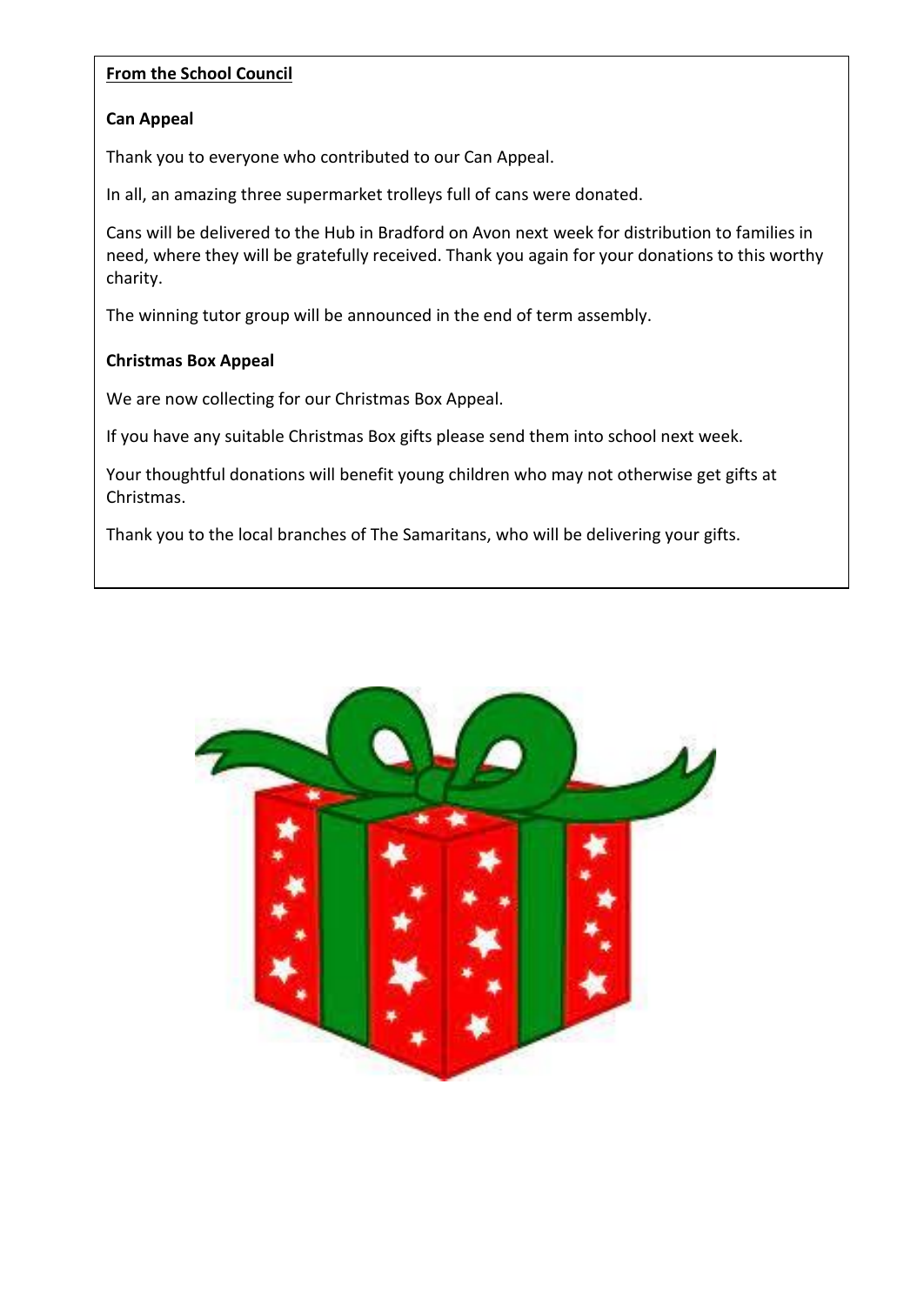#### **Annual Christmas Dinner**

On Tuesday 14th December, the Catering Team will be preparing and serving the annual Christmas dinner. Details of the deadline, and how to book this are on Parent Pay. The menu is further on in this Bulletin.

#### **Christmas Jumper Day**

On the same day, we are raising money for UNICEF and if students wish to, they are invited to wear a Christmas jumper for a donation via Parent Pay.



| <b>IEXTERNAL VACANCIES</b>                                                                                                                                                                                                     | <b>Closing Date</b>                     | <b>Interview Date</b> |
|--------------------------------------------------------------------------------------------------------------------------------------------------------------------------------------------------------------------------------|-----------------------------------------|-----------------------|
| <b>Site Supervisor</b><br>Full time (37 hours pw, 52 weeks pa). Alternate weekly<br>shift pattern and 6.5 hours over alternate weekends<br>(paid as overtime), Permanent. To start ASAP or by 31 $^{\rm st}$<br>December 2021. | 9am on 2 <sup>nd</sup><br>December 2021 | TBC.                  |
| <b>Teaching Assistants</b><br>Full time and part time hours available, Fixed Term<br>Contracts until 31 <sup>st</sup> August 2022. To start ASAP.                                                                              | Ongoing                                 | <b>TBC</b>            |
| <b>Break/Lunchtime Support Assistants</b><br>Flexible hours and days (10am-11.30am or 12.30pm-<br>2pm). Fixed Term contracts until 31 <sup>st</sup> August 2022                                                                | Ongoing                                 | <b>TBC</b>            |
| <b>Exam Invigilators</b><br>Casual contracts, Hours and days will vary according to<br>need, but availability between 08.00am/08.30am-<br>3.30pm up to 5 days per week in May and June is<br>desirable.                        | Ongoing                                 | <b>TBC</b>            |

Please refer to the Website [\(Staff Vacancies | St Laurence School \(st-laurence.com\)](https://st-laurence.com/staff-vacancies) for further details.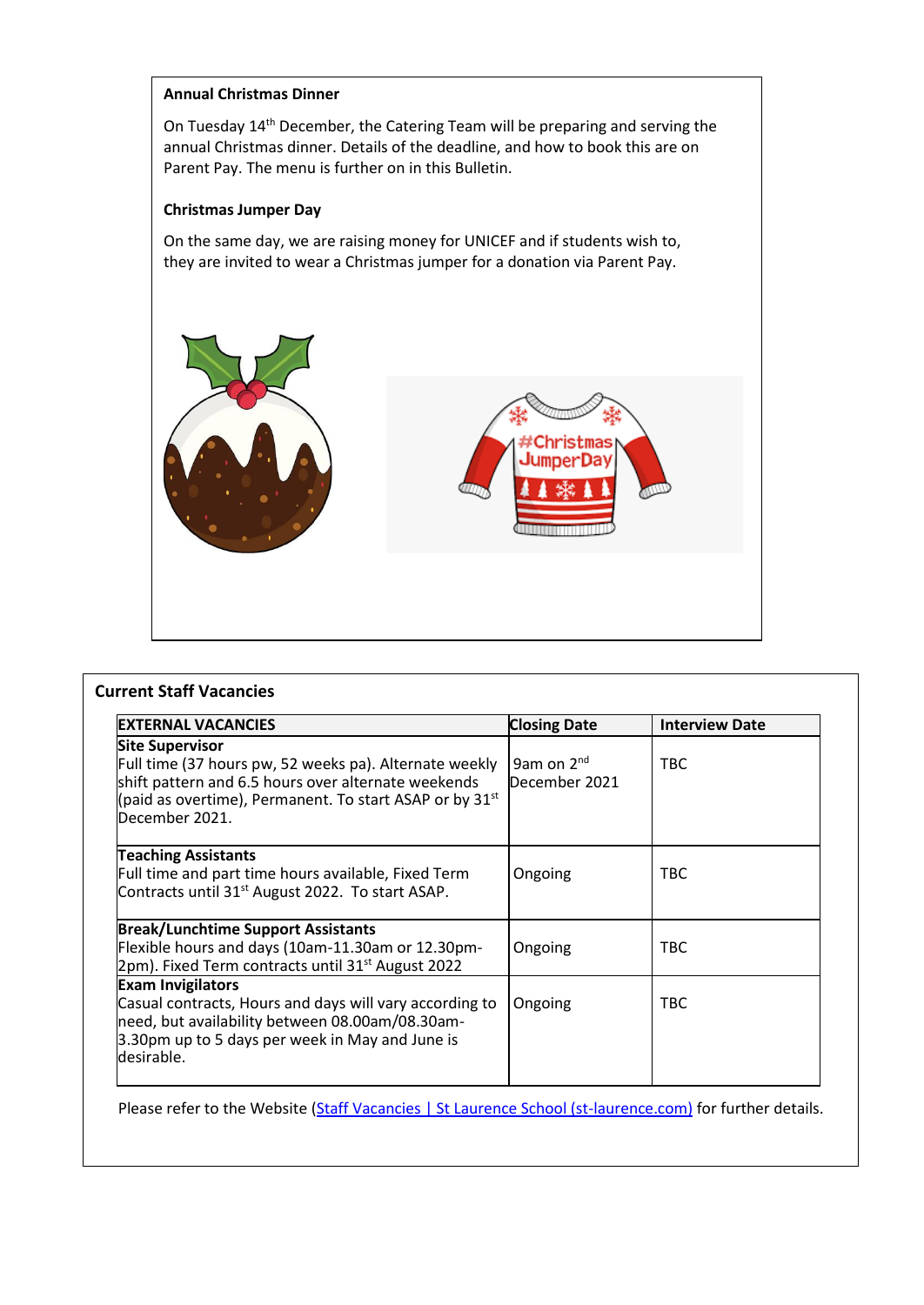# **St Laurence School Association**

## Saturday 4th & 11th December 9am - 3pm

**Nordman Fir Christmas Trees** No Drop 5, 6 and 7 foot trees available

## **ALL PROCEEDS GO TO ST LAURENCE SCHOOL**

Pre-order available now at: http://slsa.org.uk/xmas-trees

> Or by email: slsa@st-Laurence.com

## **DISCOUNT OFFERED FOR PRE-ORDERS**

Sale will be in Churches car park (Wiltshire Music Centre side)

**5ft TREES - £50 6ft TREES - £60 7ft TREES - £70**

86

咨

杂

**Prices:**

ðé.

**CLAIM YOUR DISCOUNT OF £5 PER TREE BY PRE-ORDERING NOW**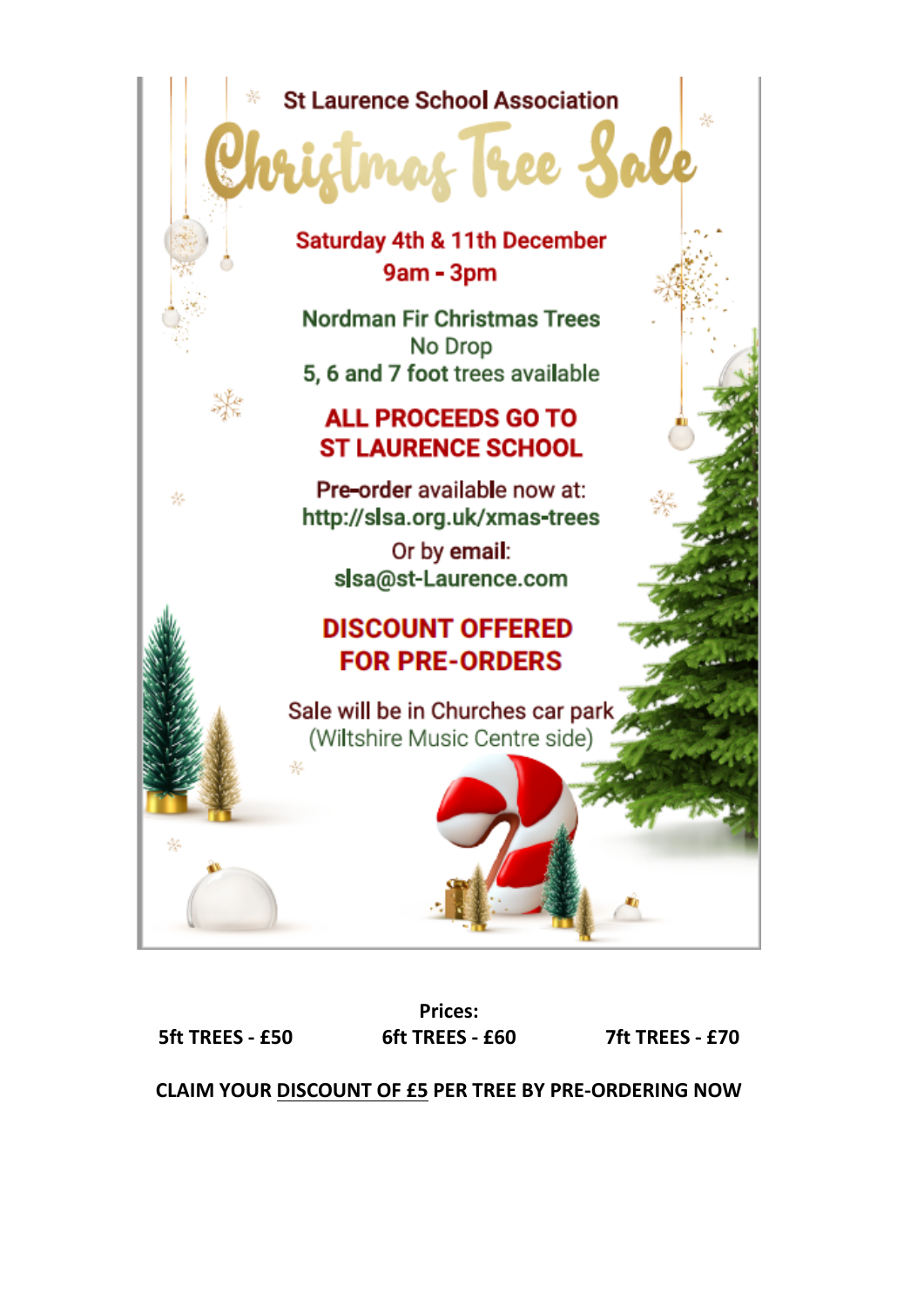

MERRY CHRISTMAS AND A HAPPY NEW YEAR

Tuesday 14th December - £3.00

Roast Turkey served with Pigs in Blankets, Sage and Onion Stuffing & Gravy

**Sweet Potato and Lentil Strudel** Served with a Rich Tomato Sauce or Gravy (v)

Roast Potatoes, Peas & Carrots **Brussel sprouts** 

**Iced Festive Biscuits or Chocolate Brownie Festive Fruit Punch** 

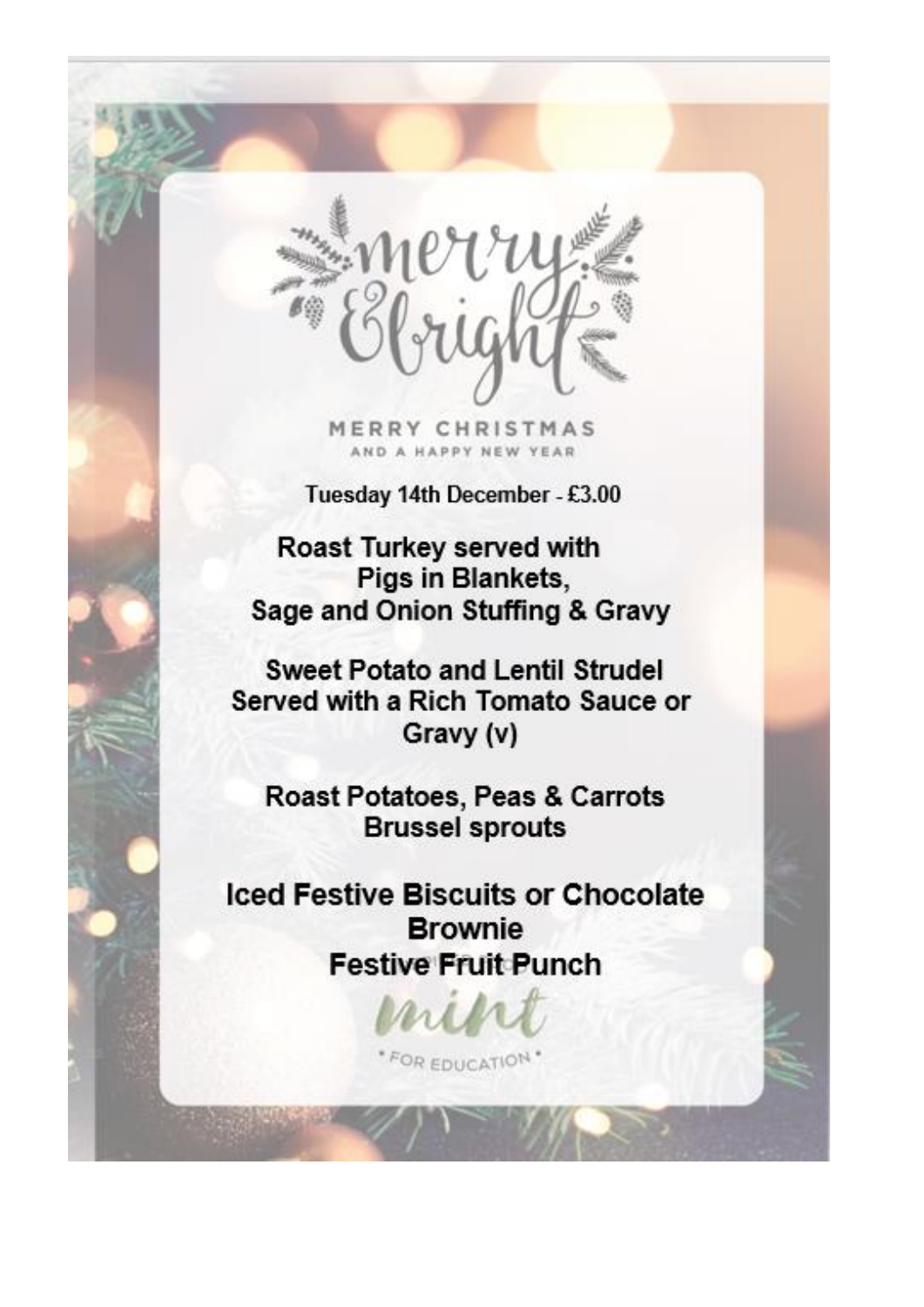# **We Need You!**

Bradford-on-Avon is an on-call fire station crewed by firefighters who are available to respond to emergencies when alerted by pager and are paid for doing so.

If you have a reasonable level of fitness, you live or work close to the fire station, and you would like to help look after your local community, then you could be an on-call firefighter at Bradford-on-Avon!

For more information, visit our website www.dwfire.org.uk/on-call-firefighters or contact us via recruitment@dwfire.org.uk or 01722 691444 (24hr answerphone).



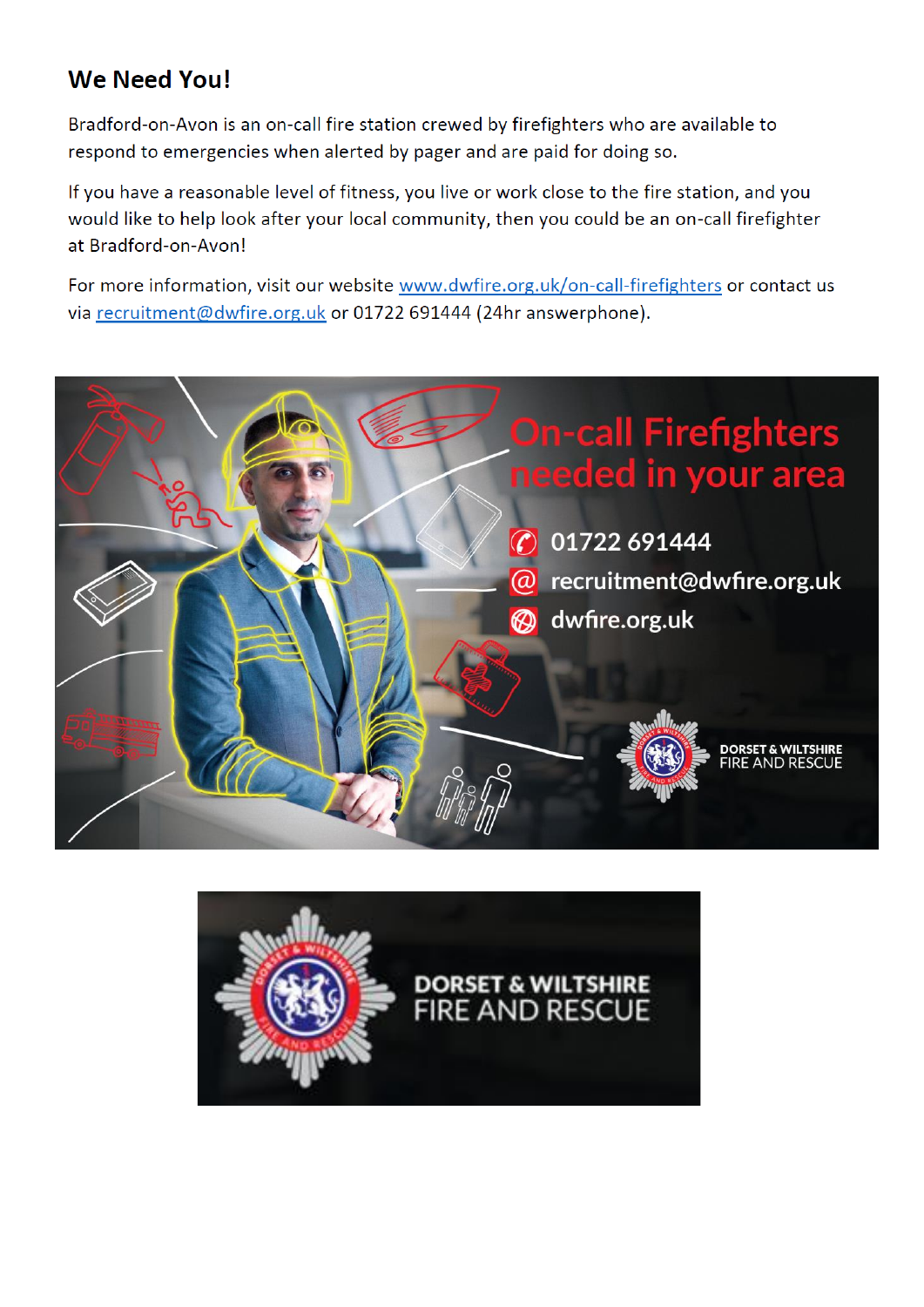# **Wiltshire Parent Carer Council**

Wellness lmformation Ewemit



**Improving Services** for Disabled Children oung People 0-25 yrs

# **WPCC's Information** Events are Back!

Join us on Friday 3rd December 2021 at The Civic Centre Trowbridge, BA14 8AH 9.30am Registration 10.00am Event Start to 2.00pm Event Close

At least 30 information stands from providers of services and support for children and young people with SEND in Wiltshire

Free taster massage therapies

**Free Lunch and Refreshments** 

Parent carer travel, car parking and childcare expenses paid

Scan this QR code to find out more



or visit: https://issuu.com/wpcc1/docs/online\_advance\_information\_booklet wellness even

VISIT: https://www.surveymonkey.co.uk/r/WPCC-Wellness-2021

if you want to book straightaway